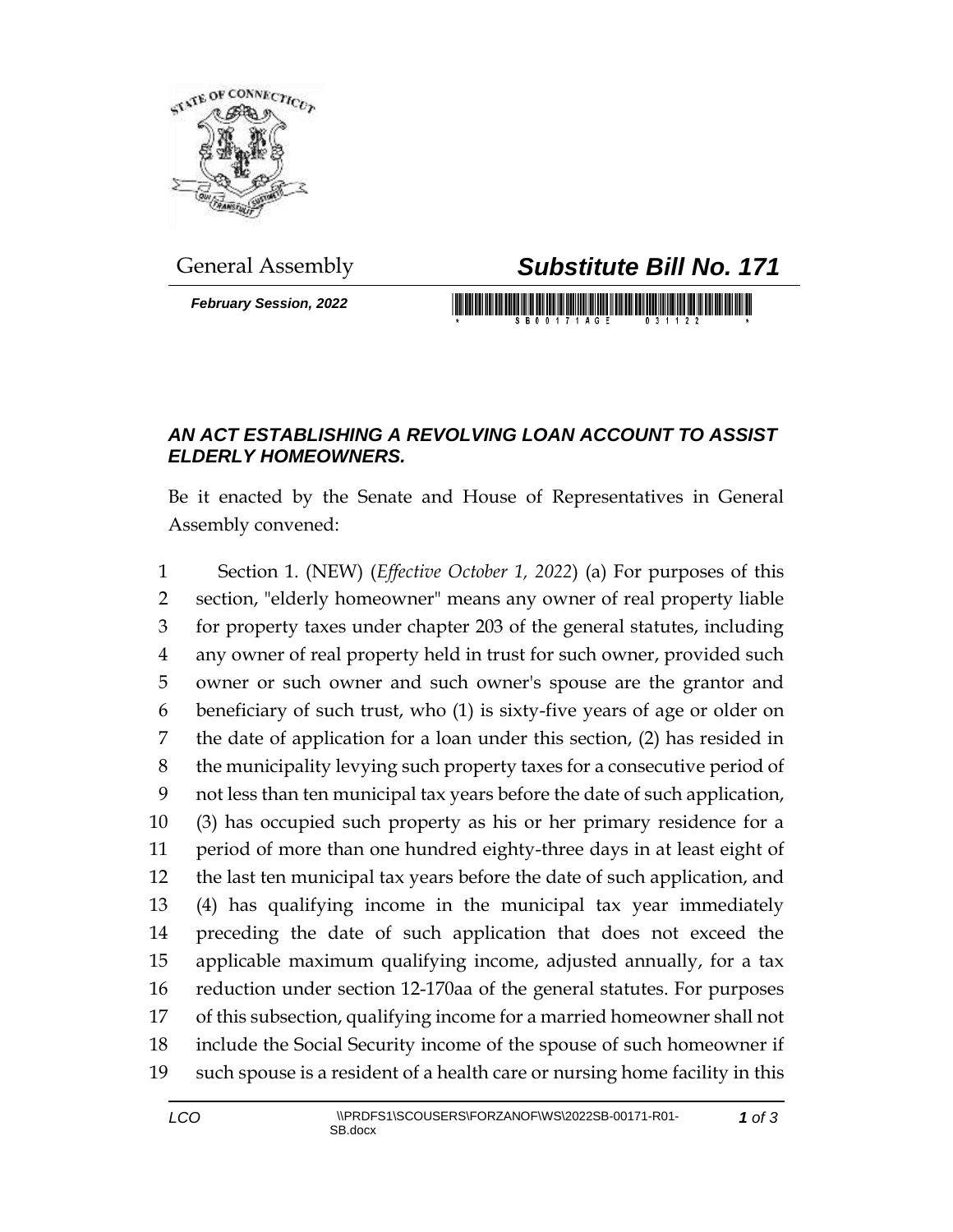state receiving payment related to such spouse under the Title XIX Medicaid program.

 (b) There is established a revolving loan account which shall be a separate nonlapsing account within the General Fund. The account shall be used to provide loans to elderly homeowners qualified pursuant to subsections (a) and (c) of this section who are delinquent on real property tax payments and shall contain any moneys required by law to be deposited in the account, including, but not limited to, payments of principal and interest on loans made from the account. The account shall be administered by the Secretary of the Office of Policy and Management and shall be used to (1) make loans pursuant to subsection (c) of this section at the prevailing rate of interest as determined by the secretary, and (2) pay reasonable and necessary expenses incurred by the secretary in administering loans under this section. Investment earnings credited to the account shall become part of the assets of the account. Payments of principal or interest on a loan made pursuant to this section shall be paid to the State Treasurer for deposit in the account.

 (c) (1) The state, acting through and in the discretion of the Secretary of the Office of Policy and Management and within available appropriations, may provide loans to elderly homeowners who apply, on a form prescribed by the secretary, provided (A) the elderly homeowner has failed to pay taxes levied against the elderly homeowner's property under chapter 203 of the general statutes for not less than the two assessment years preceding the date of application for a loan under this section, (B) the real property subject to tax is not otherwise encumbered, (C) the principal amount of such loan does not exceed the amount of taxes, interest and fees levied against the real property, and (D) the elderly homeowner shall use the loan to pay the delinquent taxes, interest and fees. In addition to requiring that an elderly homeowner's qualifying income not exceed the applicable maximum qualifying income for a tax reduction under section 12-170aa of the general statutes, the secretary may (i) impose asset limits as a condition of eligibility for loans provided pursuant to this section, (ii)